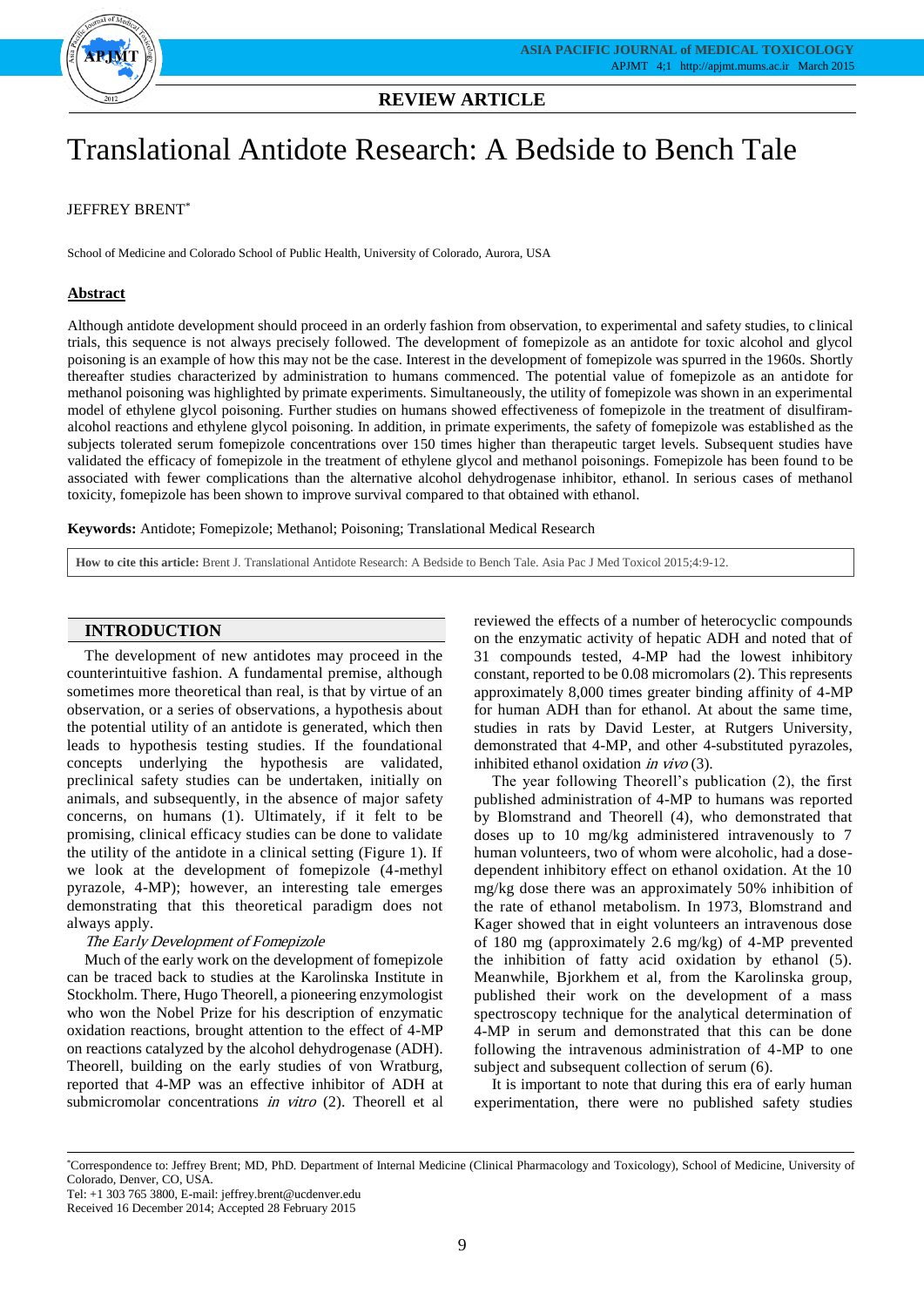

**Figure 1.** The usual and expected sequence of events in the early life history of an antidote under development

providing reassurance that whether or not major adverse effects would be unlikely to occur with 4-MP administration. However, published papers during this time period from Karolinska made reference to unpublished animal studies on rats and dogs reportedly showing an absence of significant toxicity (4). It was not until 1974; however, that the first published toxicity study, described as a long-term study but actually involved 12-week oral administration in rats and therefore best characterized as a sub-chronic study, reported on the safety of 4-MP as evidenced by data on complete blood counts, serum chemistries, and histopathology (7).

Because methanol, similar to ethylene glycol, is toxic due to formation of acidic metabolites in a pathway that begins with the enzyme alcohol dehydrogenase, the potential of 4- MP as an antidote for methanol poisoning was realized by McMartin, first studying under Tephly at the University of Iowa, subsequently a postdoctoral fellow at Karolinska. The McMartin studies form the basis for our understanding of the use of 4-MP as an antidote for the clinical management of methanol toxicity. These studies were done on monkeys and validated that model for studying on human methanol poisoning. McMartin and colleagues demonstrated that the acidosis and toxicity following methanol administration were the result of it being metabolized to formic acid, and that a dose of 15 mg/kg 4-MP or greater, can inhibit methanol metabolism and thereby prevent both the development of metabolic acidosis and toxicity (8,9). These doses were associated with plasma 4-MP concentrations of  $\geq$  9 millimolar (mM), a concentration used as the target in subsequent fomepizole validation studies. While the studies of McMartin were underway, Clay and Murphy in the United States were doing similar studies showing that 4-MP inhibits the metabolism and toxicity of ethylene glycol (10).

#### The Introduction of Fomepizole into Clinical Practice

Although there was extremely limited human experience with the administration of 4-MP, the first published clinical use of this antidote was by Lindros et al from Finland in 1981 (11). They took note of the potential severe manifestations of disulfiram-alcohol interactions, which had been reported to cause respiratory depression, cardiac dysrhythmias, myocardial infarction, acute congestive heart failure, alterations of consciousness and seizures. At the time of their publication, there had already been 20 disulfiram-related deaths reported, 13 of which involved excessive doses. They, therefore, undertook an evaluation of the utility of 4-MP in the treatment of these reactions. In the course of doing so, they reported its clinical use on a 36-year-old man who presented to the University Hospital in Helsinki with flushing, tachycardia, nausea, emesis and chest pain. He was a chronic alcoholic with a history of relapsing pancreatitis, and despite his young age, was diagnosed with ischemic cardiovascular disease requiring nitroglycerine. A day prior to admission, his wife had secretly given him disulfiram. The following morning he drank two bottles of red wine causing him to present with flushing, tachycardia and chest pain. While being monitored, blood samples were drawn for ethanol and acetaldehyde determinations at three-minute intervals, a dose of 7 mg/kg of 4-MP was given intravenously, and these parameters were followed for the subsequent three hours. During that time period, the intensity of his flushing markedly reduced and ST-depressions on his electrocardiogram resolved. Within 30 minutes of receiving the 4-MP, his tachycardia normalized and, importantly, his blood acetaldehyde concentration, which was constant at 60-70 mM for the 9 minutes prior to the dose of 4-MP, dropped to less than 10 mM three minutes later.

Recognizing the potential for 4-MP in the treatment of these reactions, Lindros et al studied 4 human volunteers who were given 0.2 g/kg of ethanol followed by a dose of calcium carbimide, an aldehyde dehydrogenase inhibitor (11). Thirty minutes after the ethanol infusion, but prior to the calcium carbimide, an unspecified dose of 4-MP or saline was given intravenously and blood acetaldehyde and ethanol concentrations were sequentially determined using headspace chromatography. It should be noted that despite the small dose of ethanol given, corresponding to approximately 150 mL of red wine, subjects exhibited facial flushing and tachycardia associated with elevations of blood acetaldehyde concentrations up to the range of 70-80 mM. However, in those individuals given 4-MP, the concentration of acetaldehyde rapidly fell to 5-7 mM postadministration.

The first reported clinical use of 4-MP in the treatment of toxic alcohol or glycol poisoning was published in 1986 when Baud et al, from a toxicology unit in Paris, described their use of oral 4-MP in three individuals using a loading dose of 15 mg/kg, followed by 5 mg/kg twelve hours later and 10 mg/kg every 12 hours subsequently (12). This regimen caused a drop in plasma oxalate concentrations, reduction of urine oxalate excretion, preservation of renal function, and resolution of metabolic acidosis (12). However, it was not until 1988 that Jacobsen et al, working in McMartin's laboratory, published the first major human safety study, using ascending 4-MP doses (13). They showed that subjects given up to 100 mg/kg, and generating 4-MP plasma concentrations of nearly 1,500 mM, tolerated the drug without significant adverse effects. These investigators also characterized the human pharmacokinetics of fomepizole (14). Those studies led to the development of an investigational drug application to the U.S. Food and Drug Association (FDA) and subsequent funding by that agency for a prospective study on the use of 4-MP in the treatment of ethylene glycol and methanol poisoning (15,16).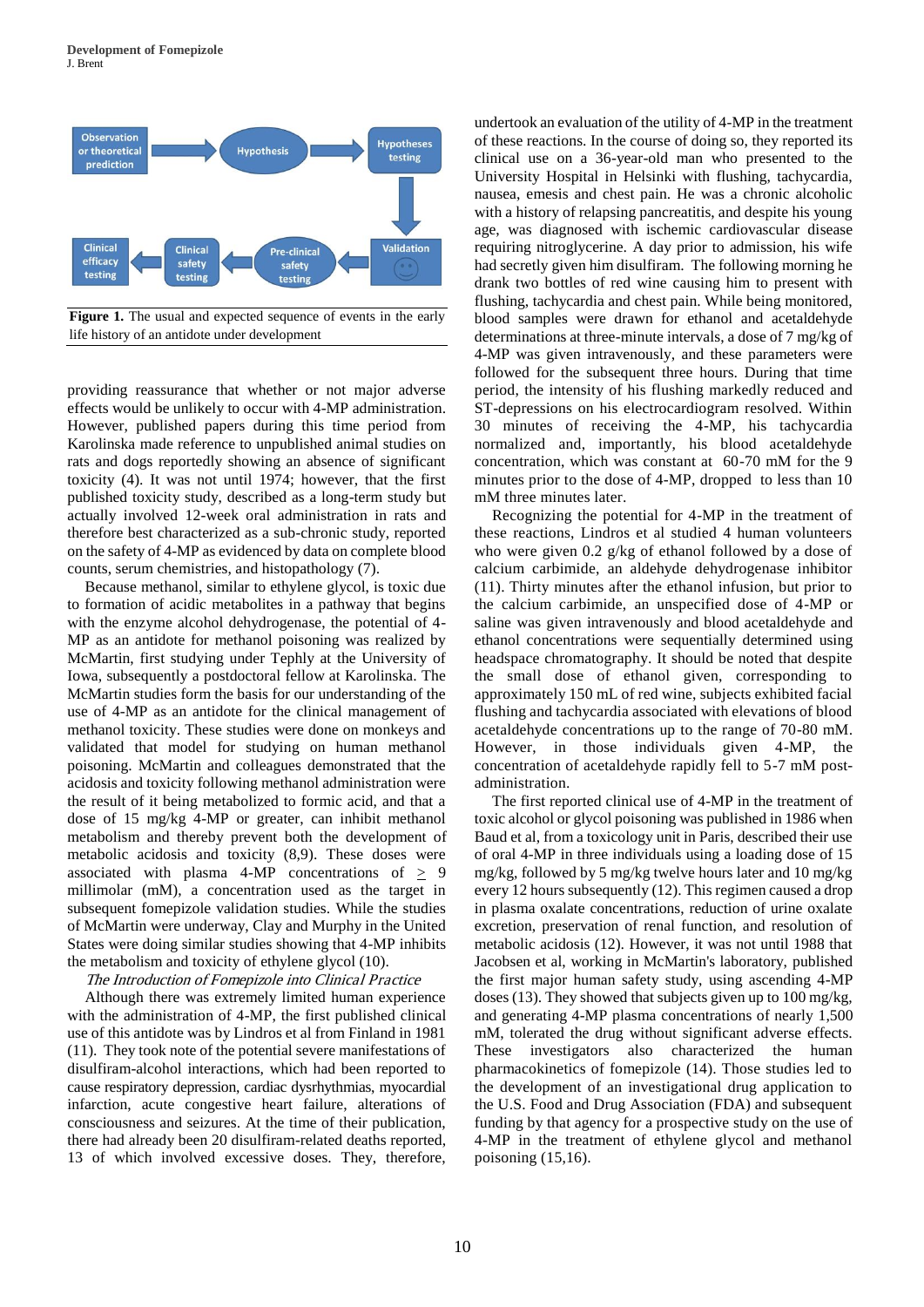### *Validation of the Efficacy of Fomepizole*

The FDA funded study was a multi-center clinical trial by a group constituted as the Methyl-Pyrazole for Toxic Alcohols Study Group (the META study) which demonstrated that fomepizole treatment was associated with a rapid decline in plasma glycolate concentrations following ethylene glycol poisoning and that was accompanied by a normalization of arterial pH (15). Patients who had normal renal function at the time of administration of fomepizole maintained their renal function without abnormality. However, the uncertainty of the efficacy of this antidote at the beginning of the trial required the researchers to use a series of triggers (renal dysfunction, significant metabolic acidosis, serum ethylene glycol concentrations  $\geq$  50 mg/dl) for simultaneous hemodialysis. At approximately the same time as the publication of the META trial results on ethylene glycol toxicity, the Paris Group presented their retrospective experience and reported similar results (17). However, the French investigators did not utilize adjunctive hemodialysis, which we know today is an unnecessary treatment in most cases if renal function is preserved.

Subsequently, the published findings of META trial could conclusively demonstrate fomepizole efficacy in the treatment of methanol poisoning (16). With fomepizole administration, plasma formic acid concentrations rapidly normalized and patients tended to survive, unless they were moribund at the time of presentation. Meanwhile, the French Group reported their experience in the treatment of methanol poisoning with fomepizole revealing similar results (18). One challenge in the treatment of methanol poisoning that was noted in the META trial was that once its metabolism is inhibited by fomepizole, methanol has a half-life of approximately 54 hours (16). This is due the fact that unlike ethylene glycol, methanol does not have major alternate routes of clearance (18). Thus, while ethylene glycol toxicity can generally be treated with fomepizole in the absence of hemodialysis, except in cases of extreme metabolic derangements or renal failure, the same cannot be said about methanol poisoning.

#### *Superiority of Fomepizole over Ethanol*

There has only been one controlled clinical trial comparing ethanol treatment to fomepizole and that was in the veterinary literature, where a randomized clinical trial was done on dogs following ethylene glycol poisoning (20). That study showed that while both ethanol and fomepizole attenuated the metabolic acidosis and was efficacious in preventing nephrotoxicity, ethanol was associated with severely increased central nervous system depression. A similar retrospective clinical experience on humans reported by Lepik et al showed a markedly lower incidence of adverse reactions in patients treated with fomepizole than those treated with ethanol (21). Ethanol-treated patients were reported to develop coma, agitation (which could be severe), cardiovascular toxicity and potentially life-threatening respiratory depression and hypotension at a greater frequency than seen with fomepizole (21).

Although there are no prospective controlled clinical trial on humans comparing ethanol and fomepizole, a multi-center retrospective study on methanol poisoned patients has revealed that among those patients who were sick enough to develop compensatory hyperventilation from a metabolic acidosis, there was a significantly greater mortality in ethanoltreated individuals compared those receiving fomepizole (22).

#### *The Future*

Although fomepizole place in the treatment of ethylene glycol and methanol poisoning is well entrenched, we know less about its efficacy in its use for other glycols, such as diethylene glycol. Future research on fomepizole as an antidote should also revolve around assessing its utility as an oral agent, thus facilitating many cases of ethylene glycol or methanol poisoning, which heretofore required treatment in intensive care units, to be treated as outpatients.

#### **CONCLUSION**

Once the potential clinical utility of the chemical 4-MP was recognized, it was quickly evaluated in humans. Given its apparently good safety profile in limited animal studies, and the lack of adverse effects after administration to only a few humans, it was quickly utilized clinically, first in the treatment of an ethanol-disulfiram reaction, and then in a small series of patients with ethylene glycol poisoning. Hence the usual sequence of antidote research was diverged. It was not until 1999, 18 years after its first use clinically, that the first prospective study of the safety and efficacy of fomepizole was published. The experience to date indicates that fomepizole is a safer and more efficacious antidote in the treatment of ethylene glycol and methanol poisoning than is ethanol.

**Conflict of interest:** None to be declared.

## **REFERENCES**

- 1. Food and Drug Administration, HHS. Requirements on content and format of labeling for human prescription drug and biological products. Final rule. Fed Regist 2006;71:3921-97.
- 2. Theorell H, Yonetani T. On the effects of some heterocyclic compounds on the enzymic activity of liver alcohol dehydrogenase. Acta Chemica Scandinavica 1969;23: 255-260.
- 3. Lester D, Keokosky WZ, Felzenberg F. Effect of pyrazoles and other compounds on alcohol metabolism. Q J Stud Alcohol 1968;29:449-54.
- 4. Blomstrand R, Theorell H. Inhibitory effect on ethanol oxidation in man after administration of 4-methylpyrazole. Life Sci 1970;9:631-40.
- 5. Blomstrand R, Kager L. The combustion of triolein-1-14C and its inhibiton by alcohol in man. Life Sci 1973;13:113-23.
- 6. Björkhem I, Blomstrand R, Lantto O, Svensson L. Determination of 4-methylpyrazol in serum with mass fragmentography. Biochem Med 1975;12: 205-12.
- 7. Kager L, Ericcson JLE. Long term toxicity study with alcohol and 4-methylpyrazole in rat. Acta Pathol Microbiol Scand A 1974;82:534-8.
- 8. McMartin KE, Makar AB, Martin G, Palese M, Tephly TR. Methanol poisoning I. The role of formic acid in the development of metabolic acidosis in the monkey and the reversal by 4-methylpyrazole. Biochem Med 1975;13: 319-33.
- 9. McMartin KE, Hedström KG, Tolf BR, Ostling-Wintzell H, Blomstrand R. Studies on the metabolic interactions between 4-methylpyrazole and methanol using the monkey as an animal model. Arch Biochem Biophys 1980;199:606-14.